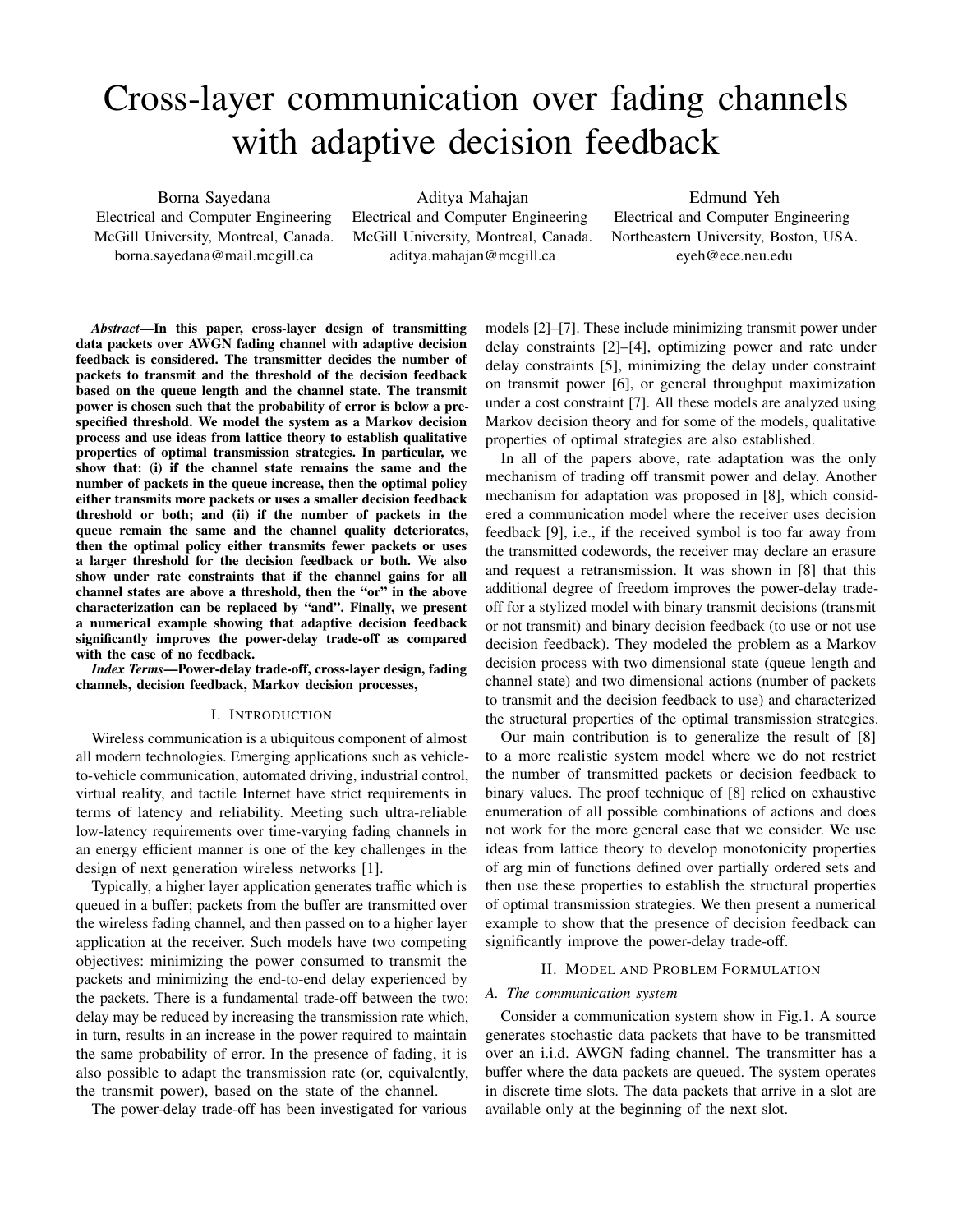

Fig. 1: Model of a transmitter with decision feedback

At the beginning of a slot, the transmitter chooses some data packets from the queue, encodes them, and transmits the encoded symbol at some energy level over the AWGN channel.

The receiver receives an attenuated and noise corrupted copy of transmitted symbol. The receiver uses decision feedback to decode. If the log likelihood ratio of the hypothesis that the received signal comes from the closest codeword is less than a threshold, then the receiver declares an erasure and sends a negative acknowledgment to the transmitter. If not, the receiver declares the closest codeword as the decoded symbol and sends an acknowledgment to transmitter.

If the transmitter receives an acknowledgment, it removes the transmitter packets from the queue; if it receives a negative acknowledgment, it keeps the transmitted packets in the queue. At the end of the slot, the system incurs a delay penalty that depends on the number of packets remaining in the queue.

Time slots are indexed by  $k \in \mathbb{N}$ . The system variables are denoted as follows:

- $Q_k \in \mathbb{Z}_{\geq 0}$  denotes the number of packets in the queue at the beginning of slot  $k$ .
- $A_k \in \mathbb{Z}_{\geq 0}$  denotes the number of packets that arrive at the beginning of slot  $k$ .
- $U_k \in F(Q_k) := \{0, \ldots, Q_k\}$  denotes the number of packets transmitted during slot  $k$ .
- $S_k \in \mathcal{S}$  denotes the state of the channel during slot k. The fading coefficient in state  $s \in S$  is denoted by  $H(s)$ . For ease of analysis, we define  $h(s) = 1/H(s)$ . We assume that  $S$  is a finite and totally ordered set and the function  $h : S \to \mathbb{R}_{\geq 0}$  is strictly increasing and convex. Thus, a smaller value of the state of the channel indicates a better channel quality.
- $\Pi_k \in \mathbb{R}_{\geq 0}$  denotes the energy used to transmit during slot k.
- $T_k \in \mathcal{T}$  denotes the threshold used for the decision feedback, where  $\mathcal T$  is a closed and convex subset of  $\mathbb{R}_{\geq 0}$ .
- $\mathfrak{E} \in \{0,1\}$  denotes the decision feedback generated by the receiver, where  $\mathfrak{E} = 1$  denotes an acknowledgment and  $\mathfrak{E} = 0$  denotes a negative acknowledgment.

For ease of notation, we define  $Q = \mathbb{Z}_{\geq 0}$  and  $\mathcal{U} = \mathbb{Z}_{\geq 0}$  to denote the space of realizations for  $Q_k$  and  $U_k$ . The various components of the communication system are described below.

*1) Assumptions on the primitive random variables:* We assume that the data arrival process  $\{A_k\}_{k>1}$  and the channel state process  $\{S_k\}_{k\geq 1}$  are independent and identically distributed exogenous processes that are independent of each other. Let  $P_A$  and  $P_S$  denote the probability mass functions of  $A_k$  and  $S_k$ ,  $k \in \mathbb{N}$ . We assume that  $P_A$  is weakly decreasing

and convex, i.e., the difference between consecutive probability mass points is also decreasing.

*2) Network layer modeling:* We assume that each packet has N bits. The queue dynamics are given by:

$$
Q_{k+1} = \begin{cases} Q_k - U_k + A_k, & \text{if } \mathfrak{E}_k = 1; \\ Q_k + A_k, & \text{if } \mathfrak{E}_k = 0. \end{cases} \tag{1}
$$

Packets that remain in the queue at the end of slot  $k$  incur a delay penalty of  $d(Q_{k+1} - A_k)$ , where  $d : \mathbb{Z}_{\geq 0} \to \mathbb{R}_{\geq 0}$  is weakly increasing and convex function with  $d(0) = 0$ .

*3) Physical layer modeling:* We assume that the channel is a narrow-band block-fading AWGN channel in which the coherence time of the channel equals to the time slot. Thus, the fading gain remains constant for the duration of the time slot and changes independently across time. Each transmission uses a block code of length M. Let  $\mathbf{X}_k = [X_{k1}, \dots, X_{kM}]$ and  $Y_k = [Y_{k1}, \ldots, Y_{kM}]$  denote the transmitted and received signals at slot  $k$ . These two signals are related according to

$$
\mathbf{Y}_k = H(S_k)\mathbf{X}_k + \mathbf{Z}_k
$$

where  $\mathbf{Z}_k = [Z_{k1}, \dots, Z_{kM}]$  is the channel noise. We assume that  ${\mathbf {Z}_k}_{k\geq 0}$  is an i.i.d. process and the variables  $Z_{k1}, \ldots, Z_{kM}$  are independent zero-mean Gaussian random variables with unit variance. The average transmitted power during slot k is given by  $\Pi_k = \left(\sum_{m=1}^M \mathbb{E}[X_{km}^2]\right)/M$  where expectation is with respect to the measure induced on the message.

Let  $P_e$  and  $P_r$  denote the probability of (block) error and the probability of erasure (i.e.,  $\mathfrak{E} = 0$ ), respectively. By substituting the error exponent for AWGN channels [10, Eq. (124)] in the expressions for probability of error for adaptive feedback [9, Theorem 2], we can bound  $P_e$  and  $P_r$  as following:

$$
P_e \le p_e(U_k, T_k, \Pi_k, S_k) \quad \text{and} \quad P_r \le p_r(U_k, T_k, \Pi_k, S_k),
$$
  
where  $p_e(u, t, \pi_e)$  is given by

where  $p_e(u, t, \pi, s)$  is given by

$$
\exp\left(-\frac{\rho}{2}M\log\left(1+\frac{\pi H(s)}{(1+\rho)}\right)+\rho Nu-\frac{\rho}{1+\rho}Mt\right),\qquad(2)
$$

and  $p_r(u, t, \pi, s)$  is given by

$$
\exp\left(-\frac{\rho}{2}M\log\left(1+\frac{\pi H(s)}{(1+\rho)}\right)+\rho Nu+\frac{1}{1+\rho}Mt\right),\qquad(3)
$$

where  $\rho$  is a parameter between 0 and 1. Note that

$$
p_r(u,t,\pi,s) = \exp(Mt)p_e(u,t,\pi,s). \tag{4}
$$

We assume that  $M$  is large enough so that the upper bounds  $p_e(U_k, T_k, \Pi_k, S_k)$  and  $p_r(U_k, T_k, \Pi_k, S_k)$  are tight approximations for  $P_e$  and  $P_r$ .

# *B. The performance metrics and the optimization problem*

There are three performance metrics of interest at each time:

- 1) The probability  $P_e$  of block error, which we assume can be approximated by the upper bound  $p_e(U_k, T_k, \Pi_k, S_k)$ .
- 2) The power  $\Pi_k$  used for transmissions.
- 3) The delay  $d(Q_{k+1} A_k)$  incurred for holding the packets in the queue.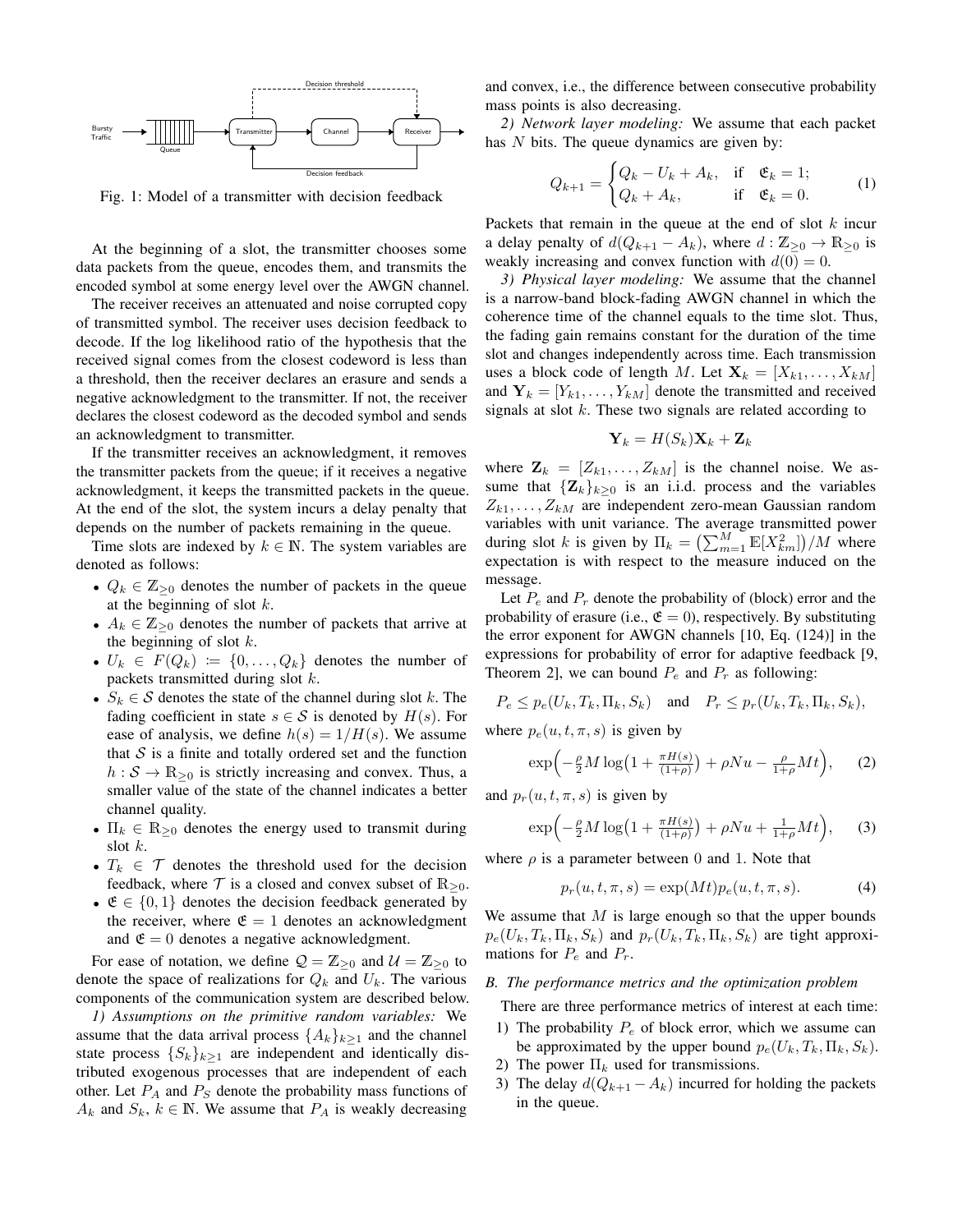We are interested in characterizing the power-delay trade-off under the assumption that the probability of block error  $P_e$  is equal to some pre-specified value  $\varepsilon$ , i.e.,  $P_e = \varepsilon$ .

There are three decision variables: the number  $U_k$  of packets, the threshold  $T_k$  of decision feedback, and the power  $\Pi_k$ used for transmission. We impose the following simplifying assumption which implies that  $\Pi_k$  is a function of  $U_k$  and  $T_k$ .

We assume that (recall that  $h(s) = 1/H(s)$ ):

$$
\Pi_k = \phi(U_k, T_k) h(S_k),\tag{5}
$$

where

$$
\phi(u,t) = (1+\rho)\left[\exp\left(-\frac{2\log\varepsilon}{\rho M} + 2\frac{N}{M}u - \frac{2}{1+\rho}t\right) - 1\right].
$$

Such a choice for  $\Pi_k$  ensures that for any  $(S_k, U_k, T_k)$ , we always satisfy

$$
p_e(U_k, T_k, \Pi_k, S_k) = \varepsilon. \tag{6}
$$

Note that, by construction,  $\phi(u, t)$  is strictly increasing in u and strictly decreasing in  $t$ . Furthermore, by  $(4)$  and  $(6)$ , the retransmission probability is given by

$$
p_r(U_n, T_n, \Pi_n, S_n) = \exp(MT_n)\varepsilon =: p(T_n). \tag{7}
$$

By construction,  $p(t)$  is strictly increasing in t. As a consequence of (5), we are left with only two decision variables:  $U_k$  and  $T_k$ . We assume that both of these are chosen at the transmitter and communicated noiselessly to the receiver over a control channel. Both the variables are chosen as a function of  $Q_k$  and  $S_k$ , i.e.,

$$
(U_k, T_k) = g_k(Q_k, S_k),
$$

where for any  $q \in \mathcal{Q}$  and  $s \in \mathcal{S}$ ,  $g_k(q, s) \in F(q) \times \mathcal{T}$ . The function  $g_k$  is called the *communication rule* at slot  $k$  and the collection  $g = (g_1, g_2, \dots)$  is called the *communication policy*.

We assume that there is a cost  $\lambda_d$  for each unit of delay and a cost  $\lambda_{\pi}$  for each unit of power. Then, the per-step cost incurred by the system is given by

$$
C_k = \lambda_{\pi} \Pi_k + \lambda_d d(Q_{k+1} - A_k).
$$

For ease of notation, we define

$$
c(q, s, u, t) = \mathbb{E}[C_k | Q_k = q, S_k = s, U_k = u, T_k = t]
$$
  
=  $\lambda_{\pi} \phi(u, t)h(s) + \lambda_d[p(t)d(q) + (1 - p(t))d(q - u)].$  (8)

For ease of reference, we restate the assumptions on the different components of the cost and the probability distribution:

- (A1) The probability mass function  $P_A$  is weakly decreasing and convex.
- (A2)  $d(q)$  is weakly increasing and convex in q and  $d(0) = 0$ .
- (A3)  $h(s)$  is strictly increasing and convex in s.
- (A4)  $\phi(u, t)$  is strictly increasing in u and strictly decreasing  $\frac{1}{t}$
- (A5)  $p(t)$  is strictly increasing in t.

The system runs for a finite horizon  $K$ . The performance of any communication policy  $q$  is given by

$$
J(g) = \mathbb{E}\Big[\sum_{k=1}^{K} c(Q_k, S_k, U_k, T_k)\Big],\tag{9}
$$

where the expectation is with respect to the joint measure on the system variables induced by the choice of  $q$ .

We are interested in the following optimization problem.

Problem 1 *For the model described above, given an horizon* K, choose a communication policy  $g = (g_1, \ldots, g_K)$  to *minimize*  $J(g)$  *given by* (9).

Problem 1 is a finite horizon Markov decision process (MDP). In Sec. III-A, we present use standard results from Markov decision theory [11] to obtain a dynamic program. Our main contribution is to use the dynamic program to identify qualitative properties of the value function and the optimal policy, which we present in Sec. III-B. One of the challenges in identifying such qualitative properties is that the action space  $U \times T$  is not a totally ordered set. The proofs of the qualitative properties utilize results on partially ordered sets from lattice theory, which we summarize in Sec. V. The proofs themselves are presented in Sec. VI.

# III. THE MAIN RESULTS

# *A. Dynamic Programming Decomposition*

**Proposition 1** *Consider the functions*  $\{V_k : \mathcal{Q} \times \mathcal{S} \to \mathbb{R}\}_{k \geq 1}$ *,*  $\{\overline{W}_k\colon \mathcal{Q}\times\mathcal{U}\times\mathcal{T}\to\mathbb{R}\}_{k>1}$ *, and*  $\{W_k\colon \mathcal{Q}\times\mathcal{S}\times\mathcal{U}\times\mathcal{T}\to\mathcal{Q}\}$  $\mathbb{R}_{k>1}$  *defined as follows: For any*  $q \in \mathcal{Q}$  *and*  $s \in \mathcal{S}$ *,* 

$$
V_{K+1}(q,s) = 0
$$

and for 
$$
k \in \{K, K-1, \ldots, 1\}
$$
, recursively define

$$
\overline{W}_k(q, u, t) = \sum_{(s,a) \in \mathcal{S} \times \mathbb{Z}_{\geq 0}} P_S(s) P_A(a) \left[ (1 - p(t)) V_{k+1}(q - u + a, s) + p(t) V_{k+1}(q + a, s) \right],
$$
\n(10)

$$
(10)
$$

$$
W_k(q, s, u, t) = c_k(q, s, u, t) + \overline{W}_k(q, u, t),
$$
\n(11)

$$
V_k(q,s) = \min_{u \in F(q), t \in \mathcal{T}} W_k(q,s,u,t). \tag{12}
$$

Let  $g_k(q, s)$  denote the arg min at stage k. Then, the policy  $g = (g_1, \ldots, g_K)$  *is optimal for Problem 1.* 

# *B. Qualitative properties of the solution*

**Theorem 1** *For any time slot k, the value function*  $V_k(q, s)$ *satisfies the following properties:*

- *1)* For any  $s \in S$ ,  $V_k(q, s)$  *is weakly increasing in q.*
- *2) For any*  $q \in \mathcal{Q}$ ,  $V_k(q, s)$  *is weakly increasing in s.*  $\Box$

The proof is presented in Section VI-A.

Theorem 1 establishes the following qualitative properties of the value function. If the channel state remains the same, increasing the number of packets in the queue increases the optimal cost to go. Similarly, if the number of packets in the queue remain the same, going to a worse channel state increases the optimal cost to go.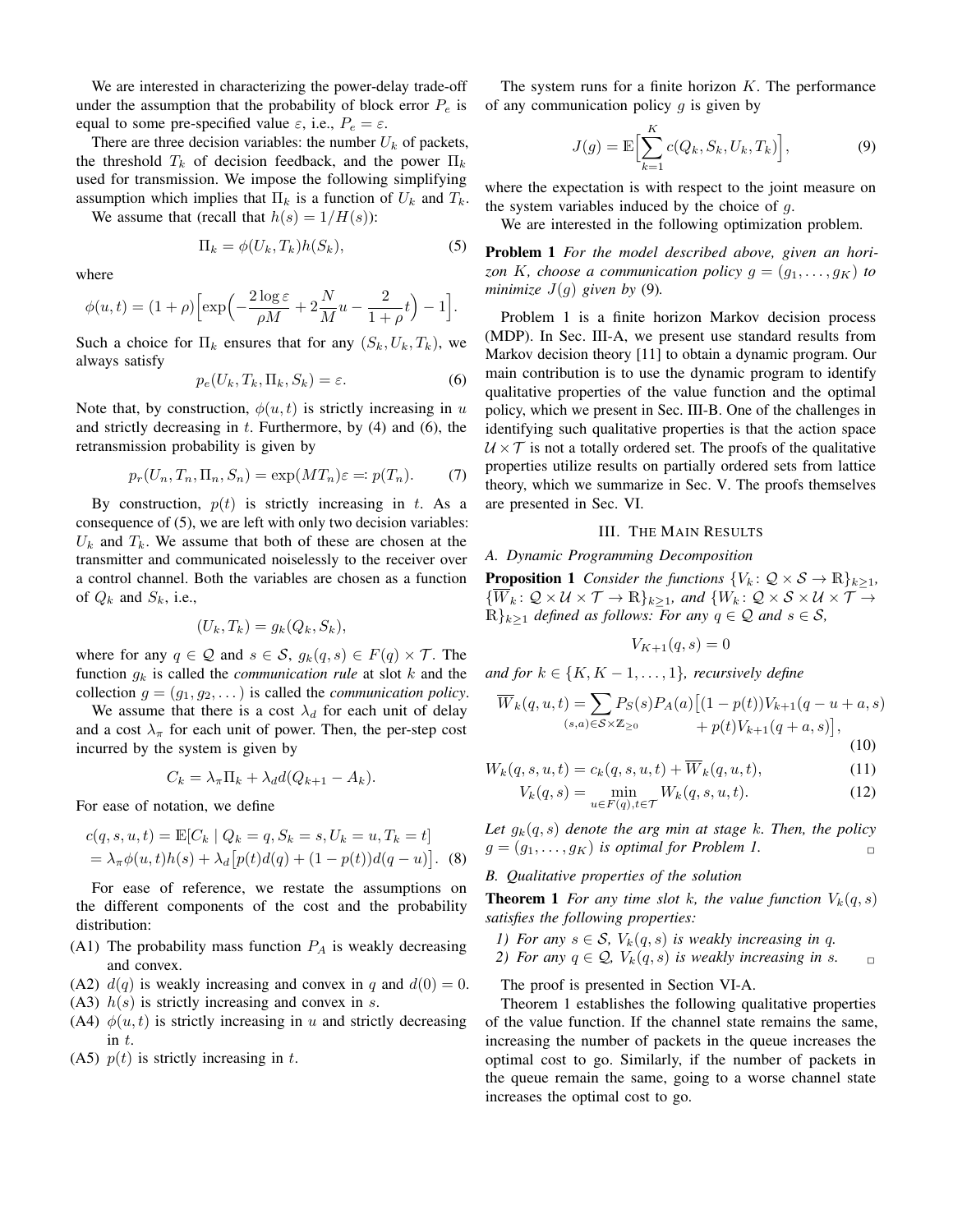**Theorem 2** *For any*  $k \in \{1, \ldots, K\}$ *, we have the following.* 

- *1) For any*  $s \in S$  *and*  $q_1, q_2 \in Q$  *such that*  $q_1 \leq q_2$ , *let*  $(u_1, t_1) = g_k(q_1, s)$  *and*  $(u_2, t_2) = g_k(q_2, s)$ *. Then,*  $u_1 \leq$ *u*<sub>2</sub> *or*  $t_1 \geq t_2$ *.*
- *2) For any*  $q \in \mathcal{Q}$  *and*  $s_1, s_2 \in \mathcal{S}$  *such that*  $s_1 \leq s_2$ *, let*  $(u_1, t_1) = g_k(q, s_1)$  *and*  $(u_2, t_2) = g_k(q, s_2)$ *. Then,*  $u_1 \geq$  $u_2$  *or*  $t_1 \le t_2$ .

Note that the "or" in the above theorem is an inclusive or. The proof is presented in Sec. VI-B.

Theorem 2 establishes the following qualitative properties of the optimal policy. If the channel state remains the same and the number of packets in the queue increase, then the optimal policy either transmits more packets or uses a smaller threshold for decision feedback or both. If the number of packets in the queue remain the same and the channels state increases (i.e., the channel quality deteriorates), then the optimal policy either transmits fewer packets or uses a larger threshold for decision feedback or both.

Theorem 3 *Suppose the cost function satisfies the following property:*

(P) for any  $(q, s) \in Q \times S$ , and any  $u_1, u_2 \in U$  and  $t_1, t_2 \in T$ *such that*  $u_1 \leq u_2$  *and*  $t_1 \leq t_2$ *, we have* 

$$
c(q, s, u_1, t_2) + c(q, s, u_2, t_1)
$$
  
\$\leq c(q, s, u\_2, t\_2) + c(q, s, u\_1, t\_1)\$.

*Then, the "or" in Theorem 2 can be replaced by "and".* 

The proof is presented in Sec. III-B.

Theorem 4 *The following two conditions are sufficient for property* (P) *to hold.*

- *1) There exists a differentiable function*  $D : \mathbb{R}_{\geq 0} \to \mathbb{R}_{\geq 0}$ *such that at*  $q \in \mathbb{Z}_{\geq 0}$ ,  $D(q) = d(q)$  and  $D'(q) \geq 1$  (where  $D'(q)$  denotes the derivative of q).
- *2) The rate of transmission (which equals* Nu/M*) is upper bounded by a constant, which we denote by*  $R_{\text{max}}$ .
- *3) For all*  $s \in S$ *,*

$$
h(s) \le \frac{\lambda_d}{\lambda_{\pi}} \frac{M^2}{4N} \varepsilon^{1+2/\rho M} \exp(-2R_{max}).
$$

 $\Box$ 

The proof is presented in Appendix C.

Remark 1 The first condition in Theorem 4 covers a large family of delay functions of interest, e.g.,  $d(q) = q$  or  $d(q) =$  $q^2$ . Recall that  $h(s)$  denotes the reciprocal of the fading gain when the channel is in state s. Thus, the third condition in Theorem 4 states that fading gain for all channel states must be greater than a threshold, where the threshold depends on the design parameters  $(\lambda_d, \lambda_\pi, N, M)$ .

## *C. Significance of the results*

The results of Theorems 2 and 3 may appear to be "obvious", but it is important to formally establish them because there are models where such qualitative properties do not hold [12]. Knowing that the optimal policy is monotone has two advantages. First, the monotonicity of optimal policy can be exploited for more efficient planning and learning algorithms (e.g., monotone dynamic programming [11], renewal Monte Carlo [13], and structure aware reinforcement leanring [14]). Second, monotone policies are easier to implement in either hardware or software than general policies.

# IV. AN EXAMPLE TO ILLUSTRATE THE BENEFIT OF DECISION FEEDBACK

In this section, we present a numerical example to illustrate the value of decision feedback for improving the power-delay trade-off. For simplicity of exposition, we consider an infinite horizon discounted setup. For any time-homogeneous transmission policy  $g$ , define the expected discounted transmitted power as

$$
\Pi^{(g)}(q,s) = (1-\beta) \mathbb{E} \Big[ \sum_{k=1}^{\infty} \beta^{k-1} \phi(U_k, T_k) h(S_k) \Big]
$$
  

$$
Q_1 = q, S_1 = s \Big]
$$

and the expected discounted delay as

$$
D^{(g)}(q,s) = (1-\beta) \mathbb{E} \Big[ \sum_{k=1}^{\infty} \beta^{k-1} D(Q_{k+1} - A_k) \Big| Q_1 = q, S_1 = s \Big].
$$

For fixed  $(q, s)$ , the optimal power-delay trade-off is given by

$$
P(\alpha) = \min_{g} \{ \Pi^{(g)}(q, s) \mid D^{(g)}(q, s) \le \alpha \}. \tag{13}
$$

We compare the power-delay trade-off of a system with adaptive feedback with the power-delay trade-off of the system without adaptive feedback. The latter is obtained by restricting attention to policies which choose  $T_k = 0$  and setting  $p(0) =$ 0. We compute the power-delay trade-off for both systems for the following choice of parameters:  $N = 10$ ,  $M = 100$ ,  $\varepsilon = 10^{-6}$ ,  $\rho = 1$ ,  $\beta = 0.99$ . Data packets arrive according to a deterministic process of 5 packets per unit time. The channel has two states and both states are equally likely with  $H(1) = 0.1$  and  $H(2) = 0.9$  (thus,  $h(1) = 10$  and  $h(2) =$ 10/9). The delay function is  $d(q) = q$ . The state space of the dynamic program is  $\mathbb{Z}_{\geq 0} \times \mathbb{R}_{\geq 0}$ . To obtain a numerical solution, we truncate the model to  $\{0, 1, ..., B\} \times \{0, \tau_1, \tau_2, ..., \tau_{10}\},$ 



Fig. 2: Power-delay trade-off with and without adaptive decision feedback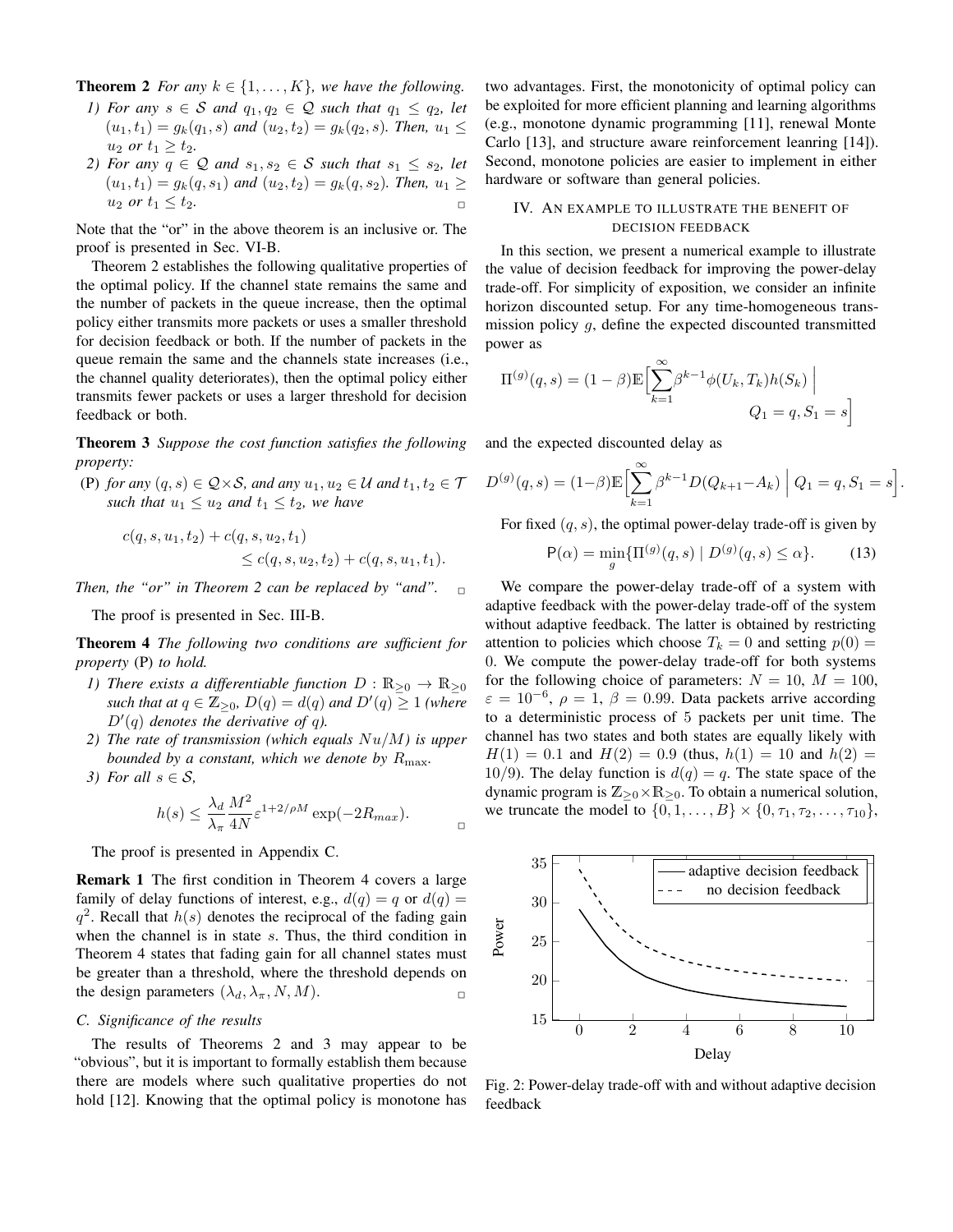where  $B = 100$  and  $\{\tau_1, \ldots, \tau_{10}\}$  are chosen such that  $p(t)$ takes values  $\{0, 0.1, \ldots, 1\}$ . The power-delay function  $P(\alpha)$ is computed by solving the constrained MDP using linear programming [15]. The code of this numerical example is available at [16].

The power-delay trade-off for  $(q, s) = (0, 1)$  are shown in Figure 2, which shows the advantage of using adaptive decision feedback.

## V. PRELIMINARIES ON LATTICE THEORY

In this section, we present some basic definitions from lattice theory [17]. These definitions are required in the proof of structural results of the optimal transmission and feedback policies.

# *A. Partially ordered sets, monotone functions, and functions with monotone differences*

Given a binary relation  $\preceq$  on a set X, we say that  $(\mathcal{X}, \preceq)$ is a *partially ordered set* if the relation  $\prec$  is

- 1) reflexive, i.e., for any  $x \in \mathcal{X}, x \leq x$ ;
- 2) anti-symmetric, i.e., for any  $x, y \in \mathcal{X}$ , if  $x \preceq y$  and  $y \preceq x$ , then  $x = y$ ; and
- 3) transitive, i.e., for any  $x, y, z \in \mathcal{X}$ , if  $x \preceq y$  and  $y \preceq z$ , then  $x \prec z$ .

For two elements  $x, y \in \mathcal{X}$ , if  $x \preceq y$  and  $x \neq y$ , then we say  $x \prec y$ . The negation of  $x \prec y$  is denoted by  $x \not\prec y$ .

A partially ordered set  $(X, \leq)$  is said to be *totally ordered* if for any two elements x and y, either  $x \preceq y$  or  $y \preceq x$ .

**Remark 2** In general, given two elements  $x$  and  $y$  in a partially ordered set  $(X, \preceq)$ , it is possible that  $x \nless y$  and  $y \nless x$ . Such elements are said to be incomparable. Due to the existence of incomparable elements,  $x \nless y$  does not imply  $y \preceq x$ .

Given two partially ordered sets  $(\mathcal{X}, \preceq_{\mathcal{X}})$  and  $(\mathcal{Y}, \preceq_{\mathcal{Y}})$ , a function  $f: \mathcal{X} \to \mathcal{Y}$  is called *increasing* if for any  $x_1, x_2 \in \mathcal{X}$ ,  $x_1 \preceq_x x_2$  implies that  $f(x_1) \preceq_y f(x_2)$ . The function f is called *non-decreasing* if for any  $x_1, x_2 \in \mathcal{X}$ ,  $x_1 \preceq_{\mathcal{X}} x_2$ implies that  $f(x_1) \nless y f(x_2)$ . It follows from Remark 2 that non-decreasing function is not necessarily increasing. Similar definitions hold for *decreasing* and *non-increasing* functions.

Given two partially ordered sets  $(\mathcal{X}, \preceq_{\mathcal{X}})$  and  $(\mathcal{Y}, \preceq_{\mathcal{Y}})$ , a function  $f: \mathcal{X} \times \mathcal{Y} \rightarrow \mathbb{R}$  is said to have *increasing differences* if for any  $x_1, x_2 \in \mathcal{X}$  and  $y_1, y_2 \in \mathcal{Y}$  such that  $x_1 \preceq_{\mathcal{X}} x_2$  and  $y_1 \preceq y_2$ , we have

$$
f(x_2, y_2) - f(x_1, y_2) \ge f(x_2, y_1) - f(x_1, y_1). \tag{14}
$$

If the inequality in  $(14)$  is reversed, the function f is said to have *decreasing differences*.

#### *B. Lattice and submodular functions*

Given a partially ordered set  $(\mathcal{X}, \preceq)$  and a subset S of X, an element  $x \in \mathcal{X}$  is called a *lower bound* of S if, for any element  $s \in S$ , we have  $x \preceq s$ . If b is a lower bound of S such that for any other lower bound x,  $x \preceq b$ , then b is called *greatest lower bound*. Upper bound and least upper bound are defined analogously.

A partially ordered set  $(X, \leq)$  is called a *lattice* if every two-element subsets  $\{x, y\}$  has a join (i.e. least upper bound denoted by  $x \vee y$ ) and a meet (i.e. greatest lower bound denoted by  $x \wedge y$  in X. A lattice  $(X, \preceq)$  is said to be *complete* if the set X has a least upper bound and a greatest lower bound.<sup>1</sup>

Given a lattice  $(\mathcal{X}, \preceq_{\mathcal{X}})$ , a function  $f : \mathcal{X} \to \mathbb{R}$  is called *submodular* if for any  $x_1, x_2 \in \mathcal{X}$ , we have

$$
f(x_1 \wedge x_2) + f(x_1 \vee x_2) \le f(x_1) + f(x_2).
$$

*C. Nested increasing subsets, nested submodularity, and nested monotone differences*

Given a partially ordered set  $(\mathcal{X}, \preceq_{\mathcal{X}})$  and a lattice  $(\mathcal{Y}, \preceq_{\mathcal{Y}})$ , a family  $\{S_x\}_{x \in \mathcal{X}}$  of subsets of  $\mathcal Y$  is called *nested increasing* if each subset  $\mathcal{S}_x$  is a totally ordered set; for all  $x_1, x_2 \in \mathcal{X}$ such that  $x_1 \preceq_{\mathcal{X}} x_2$ , we have  $\mathcal{S}_{x_1} \subseteq \mathcal{S}_{x_2}$ ; and for any  $y_1 \in \mathcal{S}_{x_1}$ and  $y_2 \in S_{x_2} \setminus S_{x_1}$ , we have  $y_1 \preceq_{\mathcal{Y}} y_2$ .

Given a partially ordered set  $(\mathcal{X}, \preceq_{\mathcal{X}})$ , a lattice  $(\mathcal{Y}, \preceq_{\mathcal{Y}})$ , and a family  $\{\mathcal{S}_x\}_{x \in \mathcal{X}}$  of nested increasing subsets of  $\mathcal{Y}$ , a function  $f: \mathcal{X} \times \mathcal{Y} \to \mathbb{R}$  with domain  $\{(x, y) : x \in \mathcal{X}, y \in \mathcal{S}_x\}$ is called *nested submodular* if the section  $f(x, \cdot)$  is submodular on  $S_x$ , for all x.

Given a partially ordered set  $(\mathcal{X}, \preceq_{\mathcal{X}})$ , a lattice  $(\mathcal{Y}, \preceq_{\mathcal{Y}})$ , and a family  $\{\mathcal{S}_x\}_{x \in \mathcal{X}}$  of nested increasing subsets of  $\mathcal{Y}$ , a function  $f: \mathcal{X} \times \mathcal{Y} \to \mathbb{R}$  with domain  $\{(x, y) : x \in \mathcal{X}, y \in \mathcal{S}_x\}$  is said to have *increasing differences on nested increasing subsets* if for any  $x_1, x_2 \in \mathcal{X}$  and  $y_1, y_2 \in \mathcal{S}_{x_1}$  such that  $x_1 \preceq_{\mathcal{X}} x_2$  and  $y_1 \preceq y_2$ , Eq. (14) holds.

If the inequality in  $(14)$  is reversed, the function f is said to have *decreasing differences on nested increasing subsets*.

#### *D. Minimizing a function over a lattice*

Consider a function  $f: \mathcal{X} \times \mathcal{Y} \to \mathbb{R}$  with domain  $\{(x, y) :$  $x \in \mathcal{X}, y \in \mathcal{S}_x$ , where  $(\mathcal{X}, \preceq_{\mathcal{X}})$  is a partially ordered set,  $(\mathcal{Y}, \preceq_{\mathcal{Y}})$  is a lattice and  $\{\mathcal{S}_x\}_{x \in \mathcal{X}}$  is a family of nested increasing subsets. Suppose that for all x, the  $\min_{y \in S_x} f(x, y)$ exists and the (partially-ordered) set  $\arg \min_{y \in S_x} f(x, y)$  has a minimum element. Define

$$
g(x) := \min\left\{\arg\min_{y \in S_x} f(x, y)\right\}.
$$
 (15)

The next result identifies sufficient conditions for  $q$  to be monotone.

Theorem 5 *The following properties hold:*

- *1) If* f *has increasing differences, then* g *is non-increasing.*
- *2)* If f has increasing differences and, for all  $x \in \mathcal{X}$ , *the function*  $f(x, \cdot): \mathcal{S}_x \to \mathbb{R}$  *is submodular, then* g *is decreasing.*
- *3) If* f *has decreasing differences on the nested increasing subsets*  $\{S_x\}_{x \in \mathcal{X}}$ *, then g is non-decreasing.*
- *4) If* f *has decreasing differences on the nested increasing subsets*  $\{S_x\}_{x \in \mathcal{X}}$  *and, for all*  $x \in \mathcal{X}$ *, the function*  $f(x, \cdot): \mathcal{S}_x \to \mathbb{R}$  *is submodular, then* g *is increasing.*  $\Box$

<sup>1</sup>A lattice  $(X, \leq)$  with finite number of elements is always complete, but lattice with countably or uncountably infinite elements need not be complete.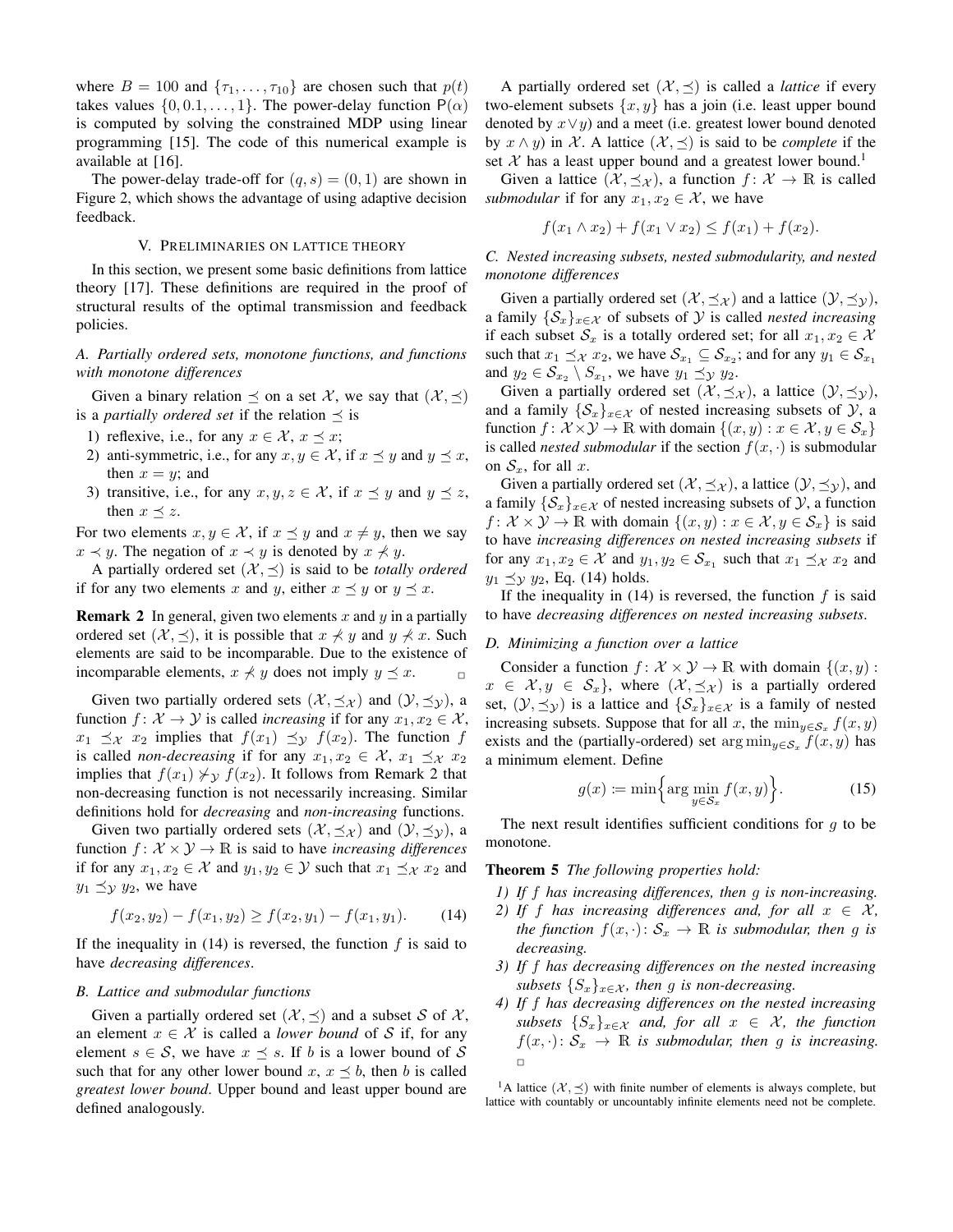The proof is omitted due to space constraints.

Theorem 5 is similar in spirit to the monotonicity results presented in [17]. However, the analysis in [17] did not consider the setup with nested increasing sets.

## VI. PROOF OF MAIN RESULTS

# *A. Proof of Theorem 1*

We first observe that as an immediate consequence of properties (A2) and (A3), we have the following.

**Lemma 1** *The cost function*  $c(q, s, u, t)$  *satisfies the following properties:*

- *1)* For any fixed  $(s, u, t) \in S \times U \times T$ ,  $c(q, s, u, t)$  is *increasing and convex in*  $q \in \mathcal{Q}$ ,  $q \ge u$ .
- *2)* For any fixed  $(q, u, t) \in \mathcal{Q} \times \mathcal{U} \times \mathcal{T}$ ,  $c(q, s, u, t)$  is *increasing and convex in*  $s \in S$ .

We now prove the two parts of Theorem 1 separately.

*a) Monotonicity in* q*:* We prove this part by backward induction. The results hold trivially for  $V_{K+1}$ . This forms the basis of induction. Now assume that for any fixed s,  $V_{k+1}(q, s)$ is weakly increasing in q. Now consider two  $q_1, q_2 \in \mathcal{Q}$  such that  $q_1 < q_2$ . Let  $(u_2, t_2) = g_k(q_2, s)$ . We now consider two cases:  $u_2 \in F(q_1)$  and  $u_2 \notin F(q_1)$ .

1) First consider  $u_2 \in F(q_1)$ . From the induction hypothesis and (10), we have

$$
\overline{W}_k(q_2, u_2, t_2) \ge \overline{W}_k(q_1, u_2, t_2). \tag{16}
$$

From Lemma 1 and (16), we have

$$
W_k(q_2, s, u_2, t_2) \ge W_k(q_1, s, u_2, t_2). \tag{17}
$$

Now, consider

$$
V_k(q_2, s) = W_k(q_2, s, u_2, t_2) \overset{(a)}{\geq} W_k(q_1, s, u_2, t_2)
$$
  
\n
$$
\overset{(b)}{\geq} V_k(q_1, s),
$$
\n(18)

where  $(a)$  follows from (17) and  $(b)$  follows from (12). 2) Now consider the case  $u_2 \notin F(q_1)$ . Let  $u_1 = q_1 \min\{q_2 - u_2, q_1\}$ . By construction,  $u_1 \in F(q_1)$  and  $q_1$  –  $u_1 \leq q_2 - u_2$ . Now, by the induction hypothesis, we have  $V_{k+1}(q_2 - u_2 + a, s) \geq V_{k+1}(q_1 - u_1 + a, s)$  and  $V_{k+1}(q_2 + a, s) \geq V_{k+1}(q_1 + a, s)$ . Substituting in (10), we have

$$
\overline{W}_k(q_2, u_2, t) \ge \overline{W}_k(q_1, u_1, t). \tag{19}
$$

By a similar argument, we have that

$$
p(t)d(q_2) + (1 - p(t))d(q_2 - u_2)
$$
  
\n
$$
\geq p(t)d(q_1) + (1 - p(t))d(q_1 - u_1).
$$
 (20)

Since  $u_1 \in F(q_1)$  and  $u_2 \notin F(q_1)$ , we have  $u_1 < u_2$  and hence

$$
\phi(u_2, t)h(s) \ge \phi(u_1, t)h(s) \tag{21}
$$

Combining (20) and (21), we get

$$
c(q_2, s, u_2, t) \ge c(q_1, s, u_1, t). \tag{22}
$$

Combining (19) and (22), we get

$$
W_k(q_2, s, u_2, t) \ge W_k(q_1, s, u_1, t). \tag{23}
$$

Now, consider

$$
V_k(q_2, s) = W_k(q_2, s, u_2, t_2) \overset{(c)}{\geq} W_k(q_1, s, u_1, t_2)
$$
  

$$
\overset{(d)}{\geq} V_k(q_1, s),
$$
 (24)

where  $(c)$  follows from  $(23)$  and  $(d)$  follows from  $(12)$ .

Eqs. (18) and (24) show that  $V_k(q, s)$  is weakly increasing in  $q$ . Thus, by the principle of induction, the property holds for all  $k$ .

*b) Monotonicity in s:* For any fixed  $(q, u, t)$ , Lemma 1 and (11) imply that  $W_k(q, s, u, t)$  is strictly increasing in s. The pointwise minimum of strictly increasing functions is strictly increasing. Thus,  $V_k(q, s)$  is strictly increasing in s.

#### *B. Proof of Theorem 2*

The proof of Theorem 2 relies on establishing that the action-value function  $W_k(q, s, u, t)$  has monotone differences in appropriate components and use Theorem 5 to establish that the optimal policy is monotone.

We start by defining a partial order on the space of actions.

**Definition 1 (Partial order on**  $\mathcal{U} \times \mathcal{T}$ **)** Let  $\preceq_{\mathcal{A}}$  denote a partial order on  $U \times \mathcal{T}$  such that for any  $(u_1, t_1), (u_2, t_2) \in$  $U \times \mathcal{T}$ , we say  $(u_1, t_1) \preceq_{\mathcal{A}} (u_2, t_2)$  if  $u_1 \leq u_2$  and  $t_1 \geq t_2$ .

Since both  $U$  and  $T$  are totally ordered sets, the partially ordered set  $(U \times T, \preceq_A)$  is a lattice. Furthermore,  $\{F(q) \times F(q) \}$  $\mathcal{T}\}_{q\in\mathcal{Q}}$  is a family of nested increasing subsets of  $\mathcal{U}\times\mathcal{T}$ .

Remark 3 Property (P) in Theorem 2 states that for any fixed  $(q, s) \in \mathcal{Q} \times \mathcal{S}$ , the cost function  $c(q, s, u, t)$  is submodular on  $F(q) \times \mathcal{T}$  with respect to the partial order defined above.  $\Box$ 

Let  $L(q' | q, u, t) = \mathbb{P}(Q_{k+1} \ge q' | Q_k = q, U_k = u, T_k = t)$ denote the reverse cumulative density function for the queue length, which can also be written as

$$
L(q'|q, u, t) = p(t)\mathbb{P}(A \ge q' - q)
$$
  
+ (1 - p(t))\mathbb{P}(A \ge q' - q + u). (25)

**Lemma 2** For any  $q' \in \mathcal{Q}$ , the reverse cumulative density function  $L(q' | q, u, t)$  has decreasing differences on  $\mathcal{Q} \times (U \times \mathcal{T})$ *on nested increasing sets*  $\{F(q) \times \mathcal{T}\}_{q \in \mathcal{Q}}$ .

The proof is omitted due to space constraints.

Lemma 3 *The cost function satisfies the following properties:*

- *1)* For any fixed  $s \in S$ , the cost function  $c(q, s, u, t)$  has *decreasing differences on* Q×(U×T ) *on nested increasing sets*  $\{F(q) \times \mathcal{T}\}_{q \in \mathcal{Q}}$ *.*
- *2)* For any fixed  $q \in \mathcal{Q}$ , the cost function  $c(q, s, u, t)$  has *increasing differences on*  $S \times (F(q) \times T)$ *.*

The proof is presented in Appendix A.

**Lemma 4** *For any*  $k \in \{1, \ldots, K\}$ *, the action-value function*  $W_k(q, s, u, t)$  has the following properties: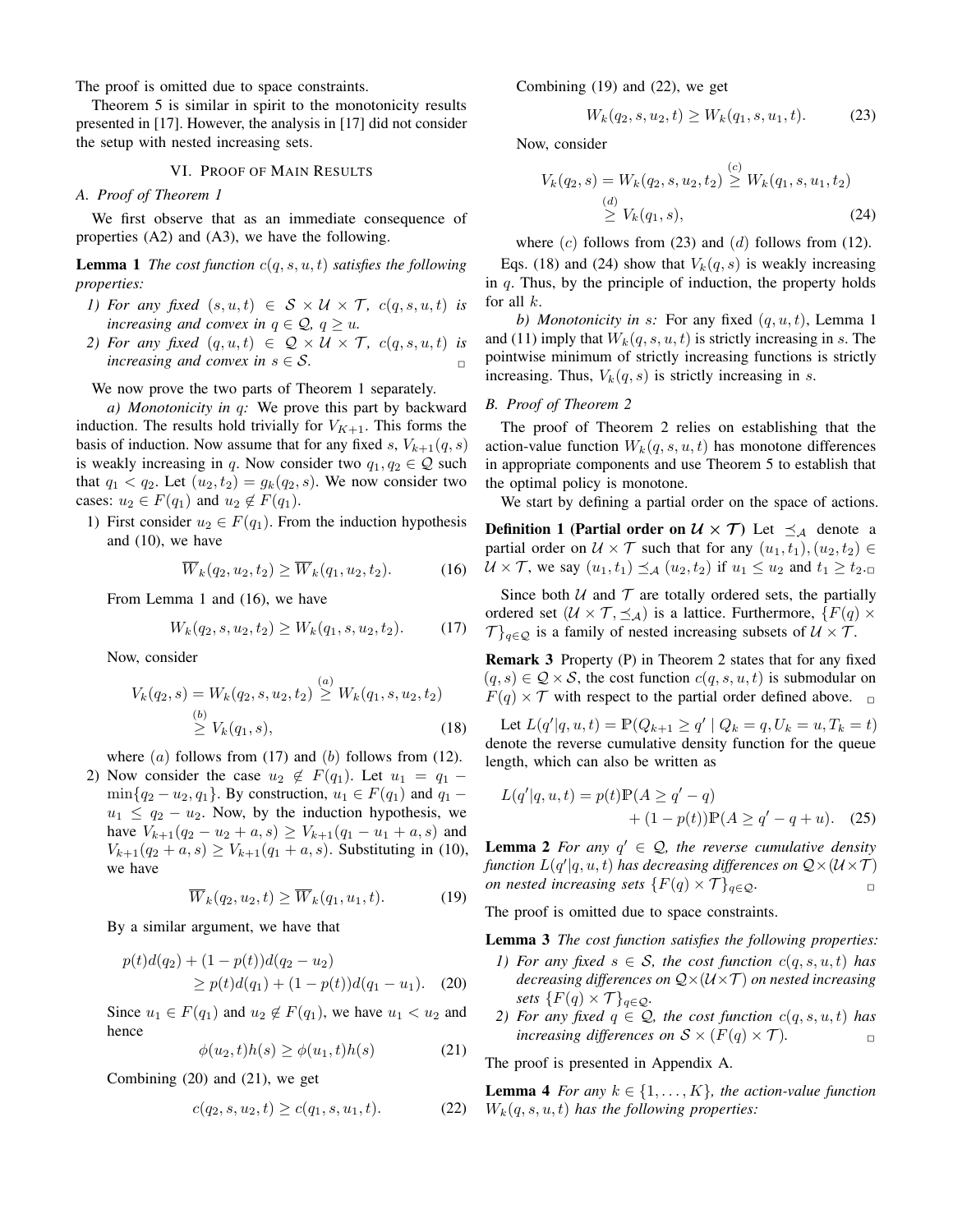- *1) For fixed*  $s \in S$ *,*  $W_k(q, s, u, t)$  *has decreasing differences on*  $Q \times (U \times T)$  *on nested increasing subsets*  $\{F(q) \times F(q) \}$  $\{\mathcal{T}\}_{q\in\mathcal{Q}}$ .
- *2) For fixed*  $q \in \mathcal{Q}$ ,  $W_k(q, s, u, t)$  *has increasing differences on*  $S \times (U \times T)$ .

The proof is presented in Appendix B.

PROOF (THEOREM 2 PART 1) The results of Theorem 2 part (1), follows from Theorem 5-part (3). By Lemma 4-part (1), we know  $W_k(q, s, u, t)$  has decreasing difference on nested increasing subsets  $\{F(q) \times \mathcal{T}\}_{q \in \mathcal{Q}}$ . By applying Theorem 5part (3) on  $W_k(q, s, u, t)$ , we prove the result.

PROOF (THEOREM 2 PART 2) The results of Theorem 2 part (2), follows from Theorem 5-part (1). By Lemma 4-part (2), we know  $W_k(q, s, u, t)$  has increasing difference on  $S \times (\mathcal{U} \times \mathcal{T})$ . By applying Theorem 5-part (1) on  $W_k(q, s, u, t)$ , we prove the result.

## *C. Proof of Theorem 3*

In the proof of Theorem 2, we showed action-value function  $W_k(q, s, u, t)$  has monotone difference. The proof of Theorem 3 relies on using these results and additionally prove that  $W_k(q, s, u, t)$  is submodular in  $(u, t)$  with respect to  $\preceq_A$ .

**Lemma 5** For any  $q'$ ,  $q \in \mathcal{Q}$  and  $s \in \mathcal{S}$ , reverse cumulative density function  $L(q' | q, u, t)$  is submodular in  $\mathcal{U} \times \mathcal{T}$  with *respect to*  $\preceq_{\mathcal{A}}$ *.* 

The proof is omitted due to space constraints.

An implication of Lemma 5 is the following lemma.

**Lemma 6** *Given the condition* (P), for any  $k \in \{1, \ldots, K\}$ ,  $q \in \mathcal{Q}$ , and  $s \in \mathcal{T}$  the action-value function  $W_k(q, s, u, t)$  is *submodular in*  $Q \times T$  *with respect to*  $\preceq_A$ .

The proof is omitted due to space constraints.

PROOF (THEOREM 3 PART 1) The results of Theorem 3 part (1), follows from Theorem 5-part (4). By Lemma 4-part (1), we know  $W_k(q, s, u, t)$  has decreasing difference on nested increasing subsets  $\{F(q) \times \mathcal{T}\}_{q \in \mathcal{Q}}$ . Furthermore, by Lemma 6, we know  $W_k(q, s, u, t)$  is submodular in  $\mathcal{U} \times \mathcal{T}$  for fixed q, s. Now, by applying Theorem 5-part (4) on  $W_k(q, s, u, t)$ , we prove the result.

PROOF (THEOREM 3 PART 2) The results of Theorem 3 part (2), follows from Theorem 5-part (2). By Lemma 4 part (2), we know  $W_k(q, s, u, t)$  has increasing difference on  $S \times (U \times T)$ . Furthermore, by Lemma 6, we know  $W_k(q, s, u, t)$ is submodular in  $U \times T$  for fixed q, s. Now, by applying Theorem 5-part (2) on  $W_k(q, s, u, t)$ , we prove the result.

# VII. CONCLUSION

In this paper, we consider a cross-layer design of transmitting stochastic traffic over AWGN fading channels with adaptive decision feedback. We formulate the problem as a Markov decision process and use ideas from lattice theory to characterize the qualitative properties of the optimal policies. We illustrate via a numerical example that adaptive decision

feedback significantly improves the power-delay trade-off as compared to no feedback.

#### **REFERENCES**

- [1] Special issue on, "Ultra-reliable low-latency communications in wireless networks," *IEEE J. Sel. Areas Commun.*, vol. 37, no. 4, pp. 701–704, Apr. 2019.
- [2] R. A. Berry, "Power and delay trade-offs in fading channels," Ph.D. dissertation, Massachusetts Institute of Technology, 2000.
- [3] E. Uysal-Biyikoglu, B. Prabhakar, and A. El Gamal, "Energy-efficient packet transmission over a wireless link," *IEEE/ACM Trans. Netw.*, vol. 10, no. 4, pp. 487–499, 2002.
- [4] M. A. Zafer and E. Modiano, "A calculus approach to energy-efficient data transmission with quality-of-service constraints," *IEEE/ACM Trans. Netw.*, vol. 17, no. 3, pp. 898–911, 2009.
- [5] I. Bettesh and S. Shamai, "Optimal power and rate control for minimal average delay: The single-user case," *IEEE Trans. Inf. Theory*, vol. 52, no. 9, pp. 4115–4141, 2006.
- [6] M. Goyal, A. Kumar, and V. Sharma, "Optimal cross-layer scheduling of transmissions over a fading multiaccess channel," *IEEE Trans. Inf. Theory*, vol. 54, no. 8, pp. 3518–3537, 2008.
- [7] A. Fu, E. Modiano, and  $\hat{J}$ . N. Tsitsiklis, "Optimal transmission scheduling over a fading channel with energy and deadline constraints," *IEEE Trans. Wireless Commun.*, vol. 5, no. 3, pp. 630–641, 2006.
- [8] J. Cao and E. M. Yeh, "Power-delay tradeoff analysis for communication over fading channels with feedback," in *IEEE International Symposium on Information Theory*, 2008, pp. 614–618.
- [9] G. Forney, "Exponential error bounds for erasure, list, and decision feedback schemes," *IEEE Trans. Inf. Theory*, vol. 14, no. 2, pp. 206–220, 1968.
- [10] R. G. Gallager, *Information theory and reliable communication*. Springer, 1968.
- [11] M. L. Puterman, *Markov Decision Processes.: Discrete Stochastic Dynamic Programming*. John Wiley & Sons, 2014.
- [12] B. Sayedana and A. Mahajan, "Counterexamples on the monotonicity of delay optimal strategies for energy harvesting transmitters," *IEEE Wireless Communications Letters*, 2020.
- [13] J. Subramanian and A. Mahajan, "Renewal monte carlo: Renewal theory based reinforcement learning," *IEEE Trans. Autom. Control*, Aug. 2020.
- [14] A. Roy, V. Borkar, A. Karandikar, and P. Chaporkar, "Online reinforcement learning of optimal threshold policies for Markov decision processes," *arXiv preprint arXiv:1912.10325*, 2019.
- [15] E. Altman, *Constrained Markov decision processes*. CRC Press, 1999.
- [16] B. Sayedana, A. Mahajan, and E. Yeh. (2020) Power delay trade-off in cross-layer wireless communication with adaptive decision feedback. [Online]. Available: https://doi.org/10.24433/CO.8504008.v1
- [17] D. M. Topkis, *Supermodularity and complementarity*. Princeton University Press, 1998.

#### APPENDIX A

# PROOF OF LEMMA 3

We prove the two parts separately.

*a) Decreasing differences on*  $Q \times (U \times T)$ *:* We want to show that for any  $q_1, q_2 \in \mathcal{Q}$  and  $(u_1, t_1), (u_2, t_2) \in F(q_1) \times \mathcal{T}$ such that  $q_1 \leq q_2$  and  $(u_1, t_1) \preceq_{\mathcal{A}} (u_2, t_2)$  (i.e.,  $u_1 \leq u_2$  and  $t_1 \geq t_2$ , we have

$$
c(q_2, s, u_2, t_2) - c(q_1, s, u_2, t_2)
$$
  
 
$$
\leq c(q_2, s, u_1, t_1) - c(q_1, s, u_1, t_1). \quad (26)
$$

Define  $\Delta_0 = d(q_2) - d(q_1)$ ,  $\Delta_1 = d(q_2 - u_1) - d(q_1 - u_1)$ , and  $\Delta_2 = d(q_2 - u_2) - d(q_1 - u_2)$ . Since  $d(\cdot)$  is weakly increasing and convex, we have  $\Delta_0 \geq \Delta_1 \geq \Delta_2$ .

Now, consider left hand side of (26).

$$
c(q_2, s, u_2, t_2) - c(q_1, s, u_2, t_2)
$$
  
=  $p(t_2)\Delta_0 + (1 - p(t_2))\Delta_2 = p(t_2)[\Delta_0 - \Delta_2] + \Delta_2$